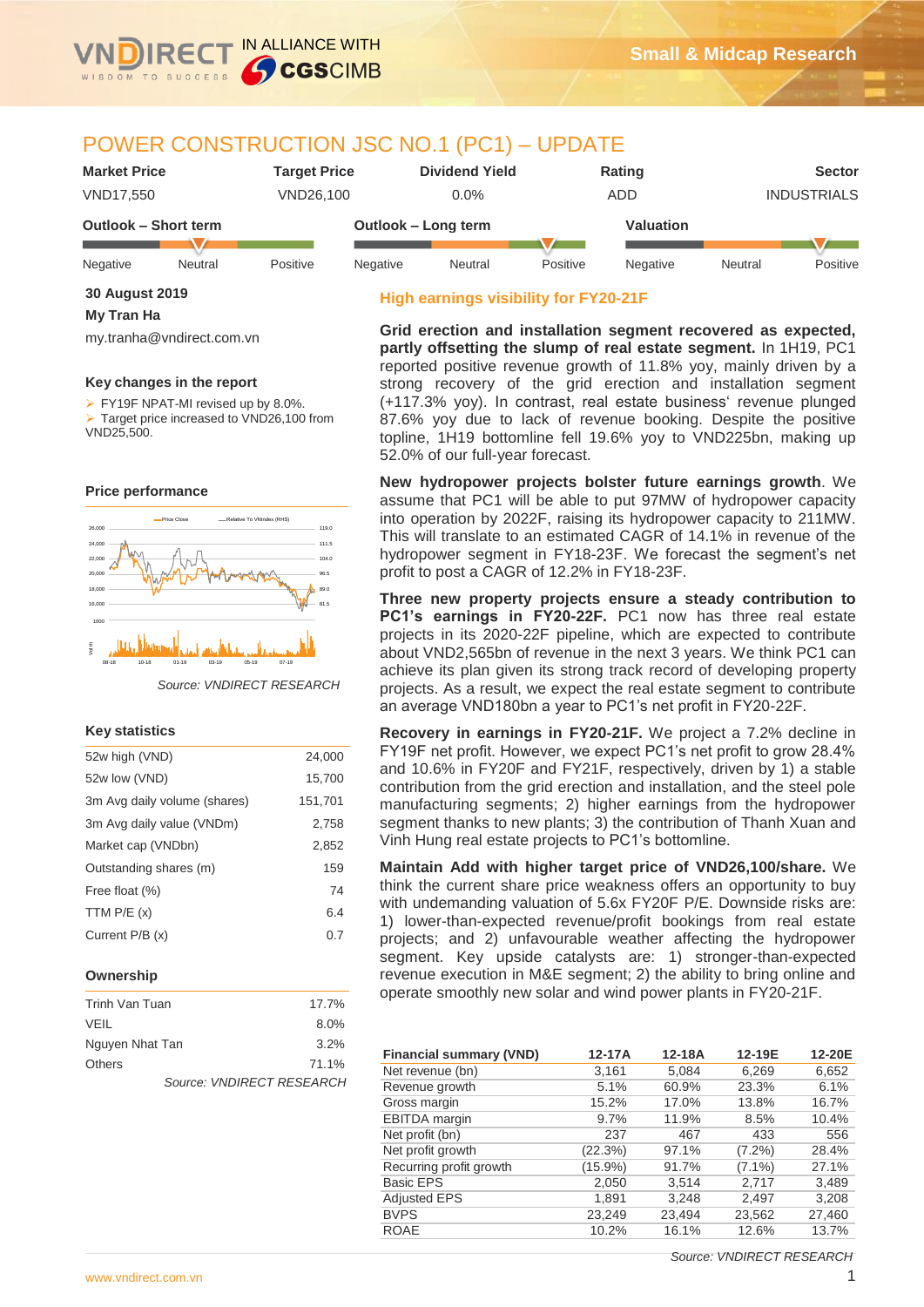

# **1H19 RESULTS: IN LINE WITH OUR EXPECTATION**

# **Recovery in grid erection and installation segment partly offset the decline in real estate segment**

In 1H19, PC1's revenue rose to VND3,022bn (+11.8% yoy), thanks to a strong recovery of the grid erection and installation segment. To be specific, this segment's revenue surged 117.3% yoy on the back of huge backlog and the pressure of completing solar plants before the 30 Jun 2019 deadline to enjoy an attractive tariff of 9.35 US cents/kWh. According to the company, contracts outside EVN contributed 70% of revenue of the 1H19 grid erection and installation segment.

In contrast, the real estate segment's revenue plunged 87.6% due to the lack of revenue booking in 1H19. Therefore, while registering a higher revenue, PC1's net profit fell 19.6% yoy as gross margin fell to 15.3%, from 17.6% in 1H18, mainly driven by lower contribution of the real estate segment.

Apart from these segments, the hydropower segment remained florish, with revenue rising 9.4% yoy and gross profit jumping 16.1% yoy, thanks to higher sales volume (+6.0% yoy) and higher selling price. In 1H19, the company fulfilled 53.1% of its whole-year net profit target, thus making up 52.0% of our full-year forecast.

#### **Figure 1: Result comparison**

| FYE Dec (VND bn)               | <b>2Q19</b> | <b>2Q18</b> | yoy%         | <b>1Q19</b> | qoq %    | 1H19  | 1H18  | yoy%         | vs. FY19F |
|--------------------------------|-------------|-------------|--------------|-------------|----------|-------|-------|--------------|-----------|
|                                |             |             | chg          |             | chg      |       |       | cha          | forecast  |
| Revenue                        | 1,736       | 1,590       | 9.2%         | 1,286       | 35.0%    | 3,022 | 2,702 | 11.8%        | 48.2%     |
| Industrial manufacturing sales | 398         | 263         | 51.2%        | 332         | 20.1%    | 730   | 643   | 13.6%        | 52.9%     |
| Steel pole manufacturing       | 133         | 100         | 32.1%        | 63          | 109.0%   | 196   | 148   | 32.4%        | 20.4%     |
| Grid erection & installation   | 923         | 452         | 104.4%       | 713         | 29.4%    | 1,636 | 753   | 117.3%       | 54.2%     |
| Real estate                    | 73          | 603         | $-87.9%$     | 34          | 113.1%   | 107   | 863   | $-87.6%$     | 43.0%     |
| Hydropower                     | 162         | 157         | 3.5%         | 133         | 22.3%    | 295   | 269   | 9.4%         | 50.7%     |
| Other                          | 47          | 14          | 226.1%       | 10          | 345.5%   | 57    | 27    | 114.6%       | 71.5%     |
| Gross profit                   | 279         | 358         | $-22.1%$     | 183         | 52.7%    | 461   | 477   | $-3.3%$      | 53.3%     |
| Gross profit margin (%)        | 16.1%       | 22.5%       | $-6.5\%$ pts | 14.2%       | 1.9% pts | 15.3% | 17.6% | $-2.4\%$ pts |           |
| SG&A expenses                  | 64          | 70          | $-8.7%$      | 52          | 23.4%    | 116   | 102   | 13.7%        | 54.5%     |
| <b>EBIT</b>                    | 215         | 288         | $-25.4%$     | 131         | 64.4%    | 345   | 375   | $-7.9\%$     | 52.9%     |
| Interest expenses              | 42          | 38          | 10.8%        | 33          | 26.7%    | 75    | 67    | 10.9%        | 50.8%     |
| <b>EBT</b>                     | 166         | 267         | $-38.0%$     | 102         | 62.6%    | 268   | 341   | $-21.5%$     | 50.6%     |
| NPAT-MI                        | 138         | 217         | $-36.5%$     | 88          | 57.2%    | 225   | 280   | $-19.6%$     | 52.0%     |

Source: PC1, VNDIRECT RESEARCH

# **ROSIER FY20-21F OUTLOOK ON THE BACK OF NEW PROJECTS IN PIPELINE**

## **New hydropower plants will boost earnings growth in FY20-23F**

Based on PC1's plan, Mong An hydropower plant will likely come on stream in Dec 2019, adding 30MW to PC1's total power generation capacity (now at 114MW). Two hydropower plants (Bao Lac B, 18MW, and Song Nhiem, 8MW) are slated for 3Q20F completion. Another two hydropower plants with a combined capacity of 43MW are in the development stage and expected to inaugurate in 2022F. Each power plant is estimated to bring an IRR of 11-12%, according to PC1.

We assume that PC1 will be able to put 97MW of hydropower capacity into operation by 2022F, raising its hydropower capacity to 211MW. This will translate to an estimated CAGR of 14.1% in revenue of the hydropower segment in FY18-23F. We forecast the segment's net profit to record a CAGR of 12.2% in FY18-23F. However, this growth comes at the cost of massive capex and hence, higher gearing and interest expenses. The total capex is estimated at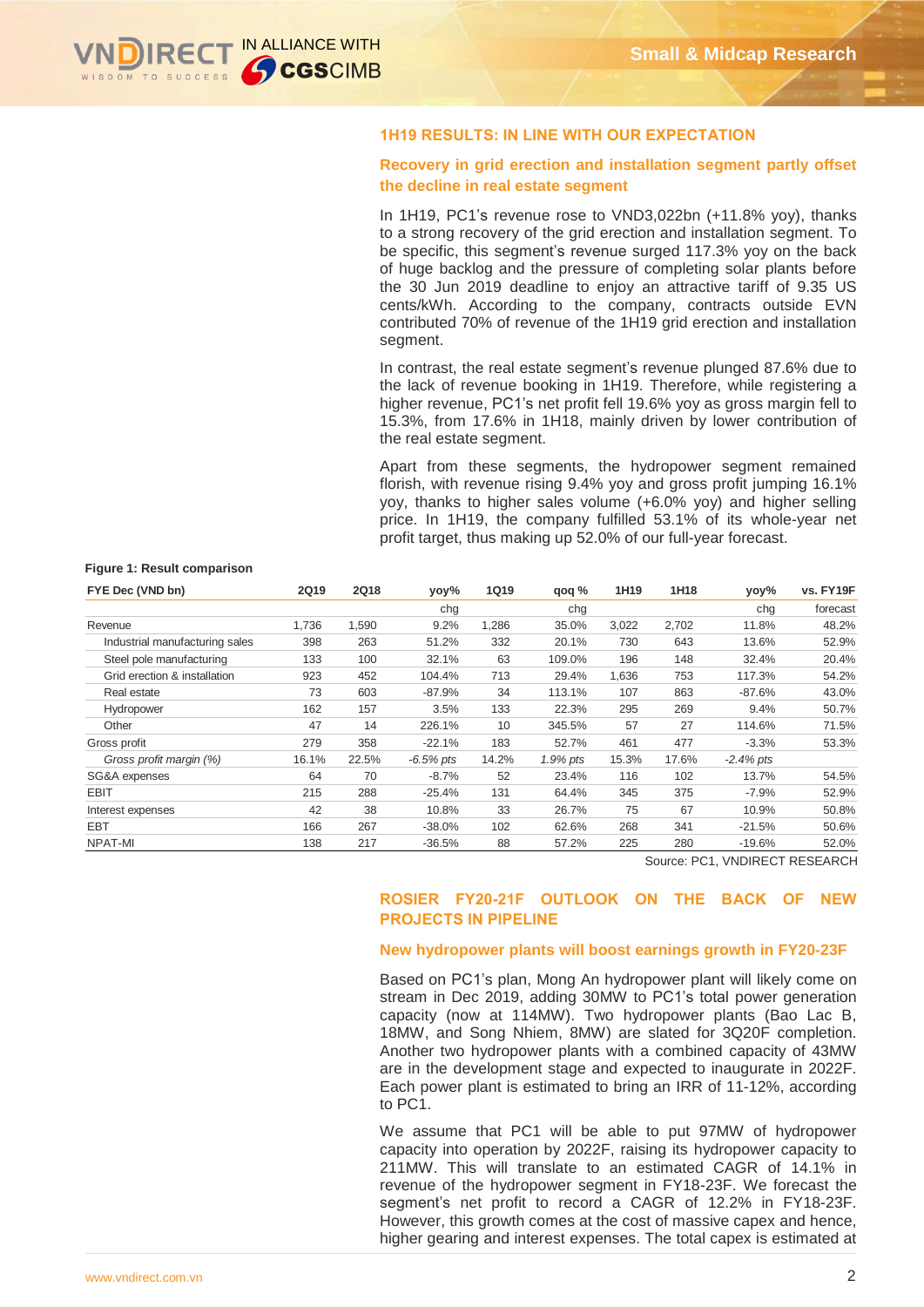

approximately VND3,000bn. With debt-equity financing ratio of 70:30, we forecast net debt/equity to rise to 60.5% at end-FY19F, from 40.7% at end-FY18, a level we believe is still reasonable compared to other hydropower plants.



**Figure 2: Planned power capacity by type (MW) Figure 3: Our forecasts on PC1's hydropower segment in** 

**FY19-23F**



Source: PC1, VNDIRECT RESEARCH Source: PC1, VNDIRECT RESEARCH

# **Poised for renewable boom in Vietnam**

PC1 plans to break ground on its first solar power project (Trung Thu, 100MW) in 1Q20F and bring this power plant online in 3Q20F. The company is also considering a wind power plant (100MW) for operation from 4Q21F.

PC1 guides a capex of VND1,495bn for its solar power project and plans to raise VND1,280bn via an issue of a 10-year non-convertible bond to finance the project. The plant's total investment is estimated at VND1,200bn. However, we have not factored these projects into our model due to unclear financing structure and selling price mechanism for both solar and wind power plants after Jun 2019.

# **Property development projects secure a steady contribution to PC1's bottom-line in FY20-22F**

PC1 now has three real estate projects in its 2020-22F pipeline. In 2Q19, the company launched the first sales for Thanh Xuan project, comprising 472 units valued at VND887bn, and at a unit price of VND27-33m (size: 55-81 sq m). As at end-Jun 2019, some 32% of its units have been sold and the project is expected to be transferred in 1Q20F. In addition, another condo project called Vinh Hung will be launched in 2020F, and unit transfers will start in 4Q21F (with a total value of VND553bn).

The company plans to break ground for Thang Long project in 2Q20F (with a total value of VND1,125bn). The project is expected to generate revenue in 2022F.

The management has projected VND235bn revenue from the remainder of the My Dinh Plaza 2 project in 2019, while three new projects are guided to bring in a combined revenue of VND2,565bn in 2020-22F. We think PC1 can achieve its plan given its strong track record of developing real estate projects. As a result, we expect the real estate segment to contribute an average VND180bn a year to PC1's net profit in 2020-22F.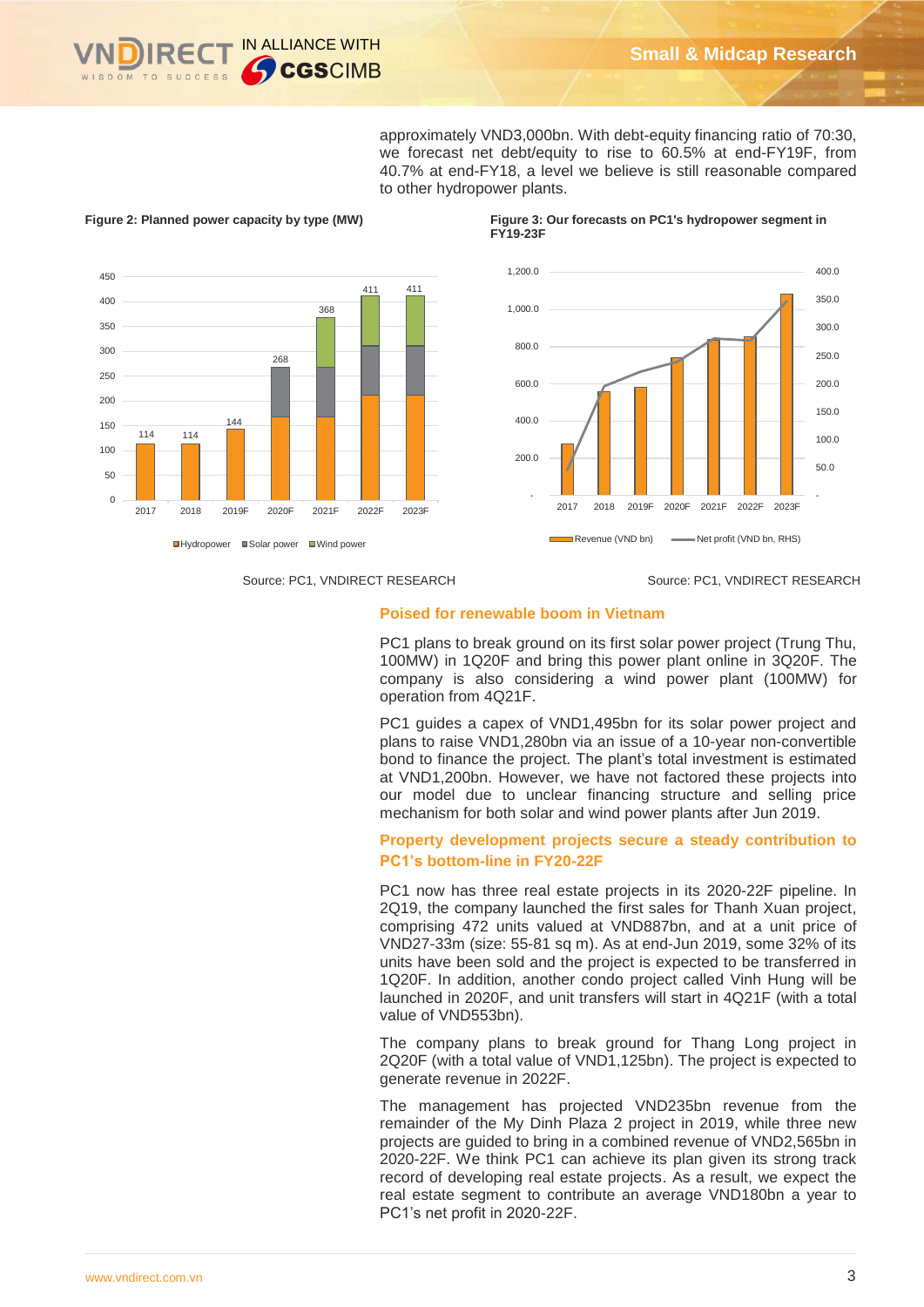

#### **Figure 4: PC1's real estate project development pipeline**

| Project | Location                                                          | <b>Product</b>      |                | Land site Expected revenue | <b>Execution time</b> |                     |  |      |      |
|---------|-------------------------------------------------------------------|---------------------|----------------|----------------------------|-----------------------|---------------------|--|------|------|
|         |                                                                   |                     | m <sub>2</sub> | VND bn                     |                       | 2018 2019 2020 2021 |  | 2022 | 2023 |
|         | Thanh Xuan 44 Trieu Khuc Thanh Xuan Ha Noi Apartment/ Commercial  |                     | 6098           | 887                        |                       |                     |  |      |      |
|         | Vinh Hung 321 Vinh Hung Thanh Tri Hoang Mai Apartment/ Commercial |                     | 5160           | 553                        |                       |                     |  |      |      |
|         | Thang Long Xuan Dinh Bac Tu Liem                                  | Apartment/Townhouse | 21000          | 1125                       |                       |                     |  |      |      |

Source: PC1, VNDIRECT RESEARCH

# **Strong orders booked for grid erection and steel pipe manufacturing**

In 1H19, PC1 signed new contracts under the M&E segment worth VND1,148bn, implying a solid backlog of VND3,061bn as at end-Jun 2019. Thanks to the company's strong position in steel pole manufacturing, it has won large contract packages for the third 500kW transmission line, worth VND1,192bn, leading to a huge backlog of VND1,862bn as at end-Jun 2019.

The grid erection and installation segment recovered as expected thanks to strong demand in developing infrastructure for renewable energy. Even though solar power developers have to face paradox due to overloaded national grid and unclear feed-in tariff mechanism after Jun 2019, PC1's management still expects a huge workload from wind power development and power grid upgrade projects in the coming years. Given the current huge backlog and potential opportunities in Vietnam's power sector, we expect PC1 to secure a revenue of VND3,200-4,000bn in FY19-21F for both the grid erection and installation, and the steel pole manufacturing segments.

#### **Figure 5: Backlog and newly signed contracts in 1H19 (VND bn)**



Grid erection & installation Steel pole manufacturing

Source: PC1, VNDIRECT RESEARCH

### **High earnings growth forecast in FY20-21F**

Due to higher-than-expected sales volume in the hydropower segment and better-than-expected profit from booking the remainder of the My Dinh Plaza 2 project, we revised up our forecast for FY19F net profit to VND432.8bn (-7.2% yoy) from the previous forecast of VND400bn.

We project the net profit to grow 28.4% and 10.6% in FY20-21F, respectively, driven by 1) a stable contribution from the grid erection and installation, and the steel pole manufacturing segments; 2) better earnings from the hydropower segment as Mong An plant will operate at full capacity while Bao Lac B is expected online in 3Q20F; 3) the contribution from Thanh Xuan and Vinh Hung real estate projects to PC1's bottomline. The ability to bring two new solar and wind power plants online in FY20-21F and operating them smoothly could be an upside risk to our earnings forecast.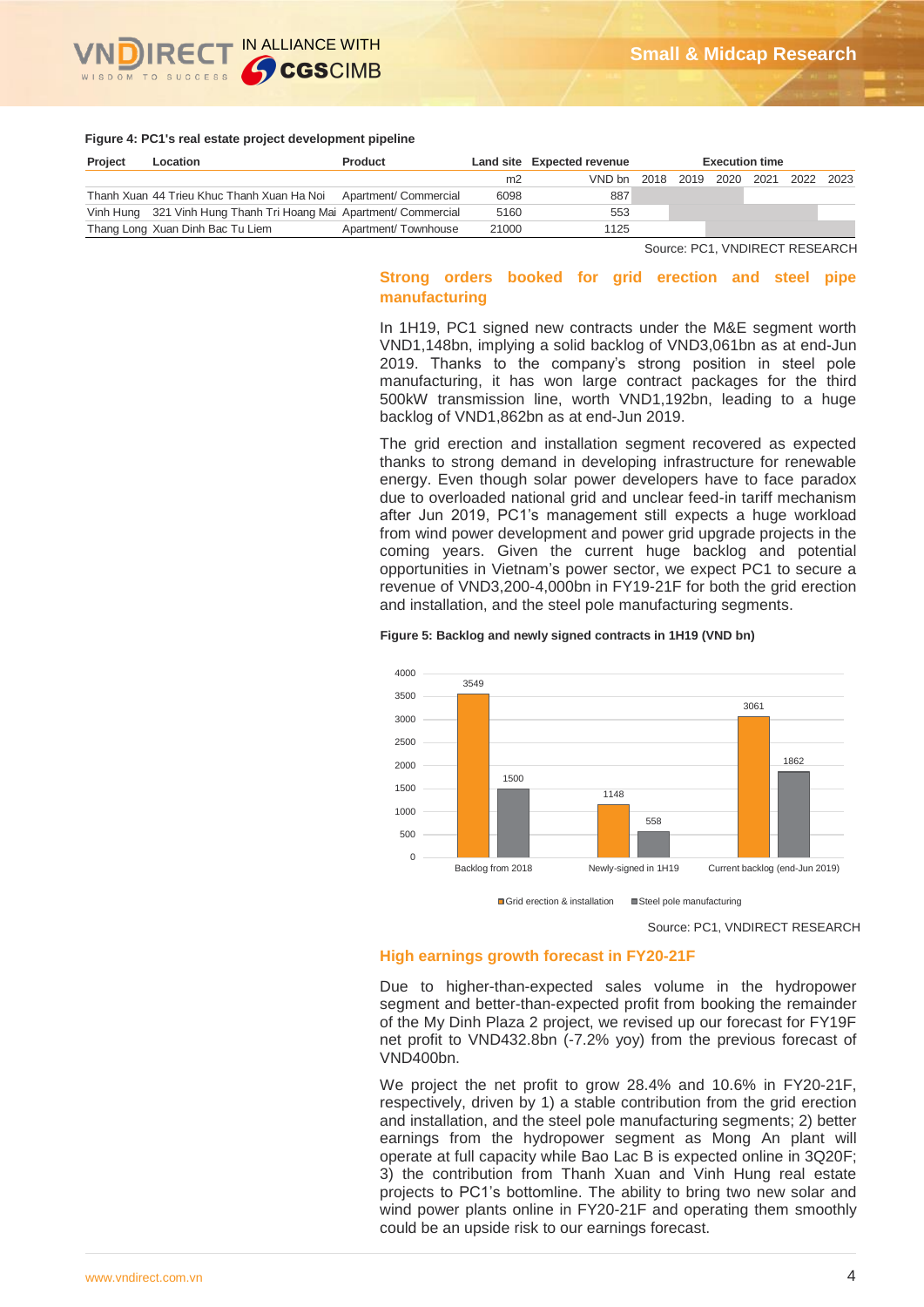



**Figure 6: Revenue forecasts in FY19-21F (VND bn) Figure 7: Net profit forecasts in FY19-21F (VND bn)**



Source: PC1, VNDIRECT RESEARCH Source: PC1, VNDIRECT RESEARCH M&E includes grid erection & steel pole manufacturing

# **VALUATION**

PC1 value has declined 13.4% ytd, underperforming the VN-INDEX (+9.5% ytd). We think its fundamentals are unchanged and the share price weakness offers an opportunity to buy into a company with 1) earnings growth visibility in FY20-21F, driven by new projects pipeline; 2) attractive valuation as it is trading at 6.4x TTM P/E; even lower than both construction peers and hydro power plant peers.

We used an equal weighting of two valuation methods SOTP and P/E to arrive at the target price of VND26,100 per share for PC1. Our P/E valuation method is based on an average of FY19-20F EPS. while the target P/E is an average P/E of PC1's construction and hydropower peers at a 10% discount due to the complexity of PC1's business model. The SOTP valuation method is based on separate value assessments of each business segment to get the company's total equity value.

# **Figure 8: P/E method, key inputs, based on our estimates Figure 9: SOTP valuation, based on our estimates**

|                               | FY <sub>19</sub> F |       | <b>FY20F</b> Avg. CY19-20F |
|-------------------------------|--------------------|-------|----------------------------|
| Adjusted EPS (VND)            | 2.497              | 3.208 | 2.853                      |
| Target multiple (x)           |                    |       | 8.1                        |
| Implied value per share (VND) |                    |       | 23.110                     |
|                               |                    |       |                            |

| <b>SOTP</b> valuation          |        |
|--------------------------------|--------|
| Implied EV by segment (VND bn) | 7,000  |
| M&E                            | 1,707  |
| Hydropower                     | 5,099  |
| Real estate                    | 193    |
| add: cash & ST investments     | 955    |
| less: short and long-term debt | 3,134  |
| less: minority interest        | 184    |
| Equity value (VND bn)          | 4,636  |
| NoS (m shares)                 | 159    |
| Implied value per share (VND)  | 29.100 |

**Figure 10: Blended target price, based on our estimates**

| Method | Implied value per share (VND) |     | Weight (%) Weighted price (VND) |
|--------|-------------------------------|-----|---------------------------------|
| P/E    | 23.110                        | 50% | 11.555                          |
| SOTP   | 29.100                        | 50% | 14.550                          |

Target price (VND) 26,100

Source: VNDIRECT RESEARCH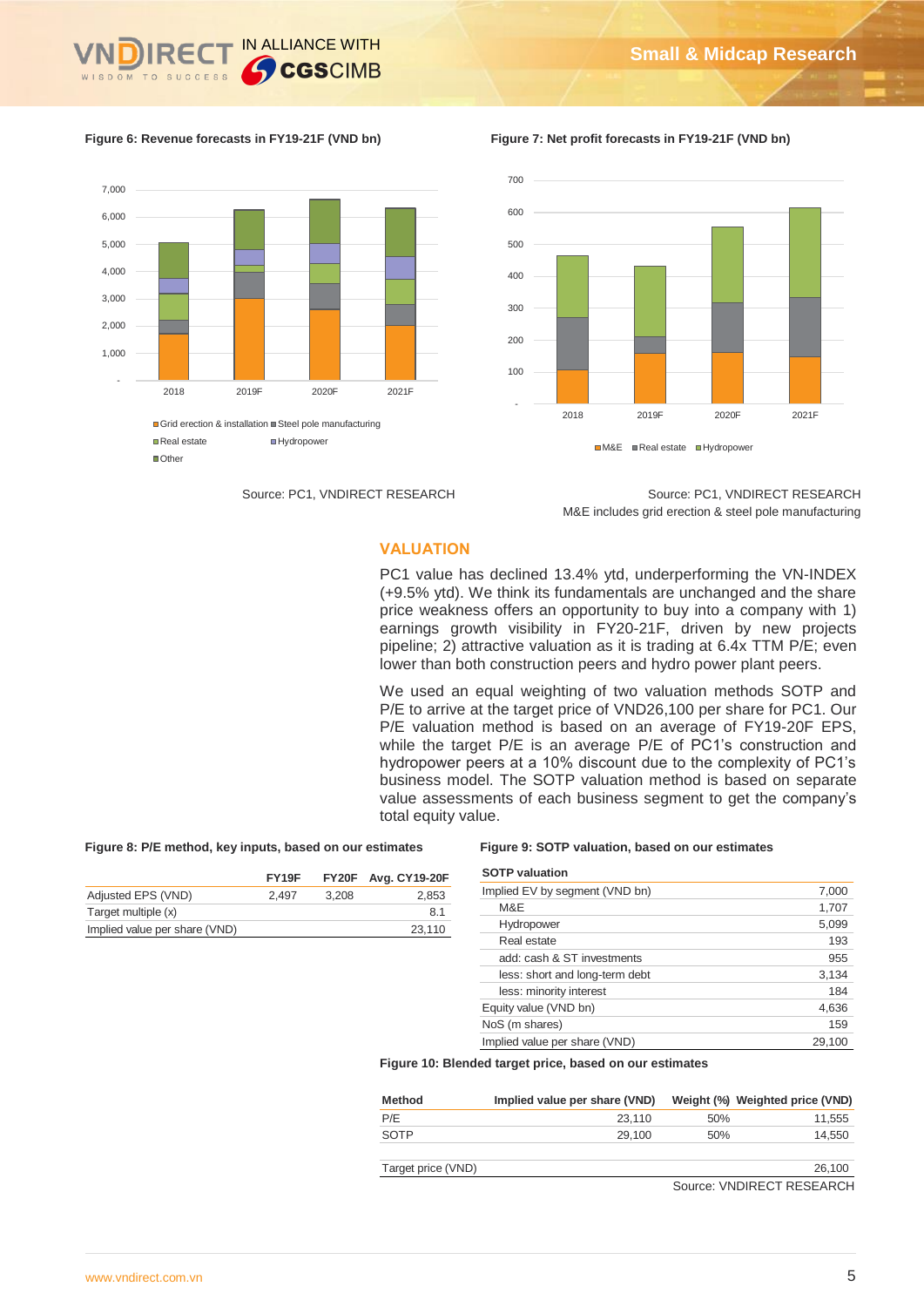# **Figure 11: Peer comparison**

|                                |            | <b>TTM NPAT</b> | <b>TTM EPS</b> |            |            |                          |      |     |                  |
|--------------------------------|------------|-----------------|----------------|------------|------------|--------------------------|------|-----|------------------|
| <b>Ticker</b>                  | Market cap | growth          | growth         | <b>ROA</b> | <b>ROE</b> | Net D/E                  | P/E  | P/B | <b>EV/EBITDA</b> |
|                                | (US\$ m)   | (%)             | (%)            | (% )       | (% )       | (%)                      | (x)  | (x) | (x)              |
| <b>Speciality Construction</b> |            |                 |                |            |            |                          |      |     |                  |
| TV2 VN Equity                  | 92.1       | (30.3)          | (30.3)         | 11.6       | 34.5       | (66.9)                   | 8.8  | 2.6 | 5.9              |
| SJE VN Equity                  | 18.0       | (48.1)          | (56.1)         | 2.2        | 8.8        | 174.4                    | 9.2  | 0.8 | 9.4              |
| SC5 VN Equity                  | 17.5       | (12.3)          | (12.3)         | 2.4        | 14.9       | 63.4                     | 8.2  | 1.2 | 6.5              |
| <b>VNE VN Equity</b>           | 11.5       | 13.0            | 12.0           | (1.4)      | (2.5)      | 19.5                     | na   | 0.3 | 23.7             |
| TV4 VN Equity                  | 10.0       | 18.5            | 10.3           | 10.4       | 15.0       | (20.5)                   | 9.2  | 1.4 | 10.1             |
| Average                        | 29.8       | (11.9)          | (15.3)         | 5.0        | 14.2       | 34.0                     | 8.1  | 1.8 | 11.1             |
| Median                         | 17.5       | (12.3)          | (12.3)         | 2.4        | 14.9       | 19.5                     | 9.0  | 1.2 | 9.4              |
| Hydropower                     |            |                 |                |            |            |                          |      |     |                  |
| <b>SHP VN Equity</b>           | 94.9       | (3.9)           | (4.7)          | 7.7        | 15.7       | 72.1                     | 13.3 | 2.1 | 6.5              |
| <b>VPD VN Equity</b>           | 81.3       | 7.3             | 4.6            | 6.8        | 13.7       | $\overline{\phantom{a}}$ | 11.1 | 1.5 | 5.5              |
| SJD VN Equity                  | 60.1       | (30.2)          | (30.2)         | 9.8        | 16.7       | 9.5                      | 9.9  | 1.7 | 5.9              |
| <b>SEB VN Equity</b>           | 47.6       | (45.3)          | (44.9)         | 9.6        | 19.5       | 49.9                     | 13.9 | 2.8 | 9.4              |
| <b>GHC VN Equity</b>           | 32.3       | (12.3)          | (12.3)         | 22.9       | 27.7       | 9.3                      | 7.8  | 2.1 | 5.4              |
| <b>ISH VN Equity</b>           | 27.2       | 27.4            | 34.9           | 11.1       | 17.4       | 45.0                     | 6.7  | 1.2 | 6.1              |
| <b>HJS VN Equity</b>           | 23.7       | (7.7)           | (7.7)          | 10.3       | 16.7       | 3.0                      | 11.9 | 2.0 | 6.2              |
| <b>DRL VN Equity</b>           | 21.3       | (10.3)          | (9.1)          | 40.0       | 40.4       | (59.0)                   | 9.9  | 4.0 | 7.3              |
| <b>HPD VN Equity</b>           | 6.2        | 24.1            | 24.1           | 10.3       | 20.6       | 84.6                     | 6.3  | 1.4 | 5.3              |
| Average                        | 43.8       | (5.7)           | (5.0)          | 14.3       | 20.9       | 23.8                     | 10.1 | 2.1 | 6.4              |
| Median                         | 32.3       | (7.7)           | (7.7)          | 10.3       | 17.4       | 9.5                      | 9.9  | 2.0 | 6.1              |
| PC1 VN Equity                  | 120.5      | 4.0             | 4.0            | 5.6        | 13.2       | 66.9                     | 6.4  | 0.7 | 7.0              |

Source: VNDIRECT RESEARCH, BLOOMBERG, PRICE AS AT 29 AUG 2019

Downside risks to our call include: 1) lower-than-expected revenue/profit bookings from real estate projects; and 2) unfavourable weather conditions affecting hydropower generation. Key upside catalysts are: 1) stronger-than-expected revenue execution in the company's M&E segment; 2) the ability to bring two new solar and wind power plants online in FY20-21F and operate them smoothly.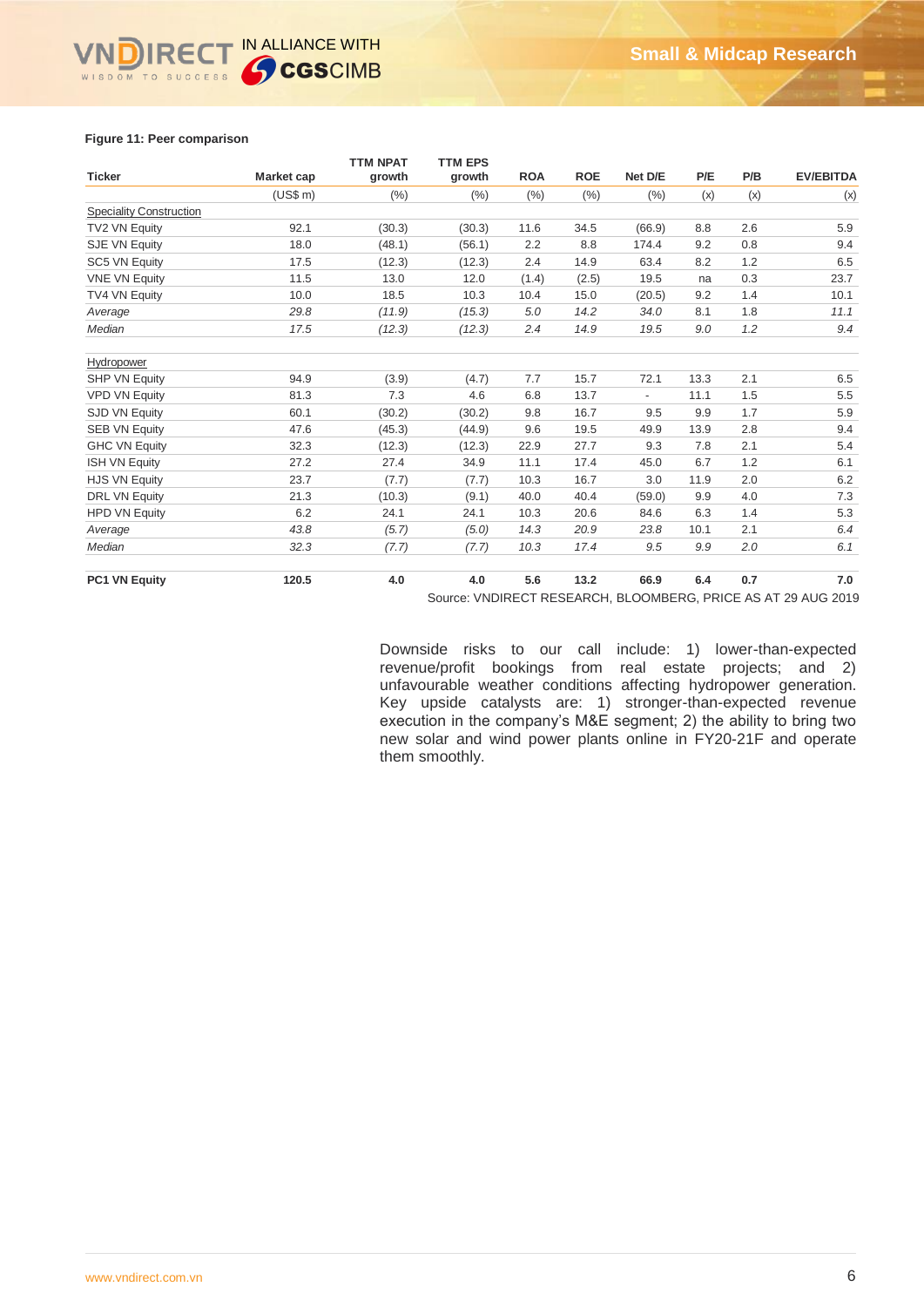# IN ALLIANCE WITH  $\overline{\mathsf{R}}$ WISDOM TO SUCCESS

**Valuation**



#### **Income statement**

| (VNDbn)                       | 12-18A  |          | 12-19E 12-20E |
|-------------------------------|---------|----------|---------------|
| Net revenue                   | 5,084   | 6,269    | 6,652         |
| Cost of sales                 | (4,219) | (5,403)  | (5, 543)      |
| Gen & admin expenses          | (208)   | (213)    | (231)         |
| Selling expenses              |         |          |               |
| <b>Operating profit</b>       | 657     | 653      | 878           |
| <b>Operating EBITDA</b>       | 535     | 508      | 668           |
| Depreciation and amortisation | 123     | 146      | 211           |
| <b>Operating EBIT</b>         | 657     | 653      | 878           |
| Interest income               | 28      | 26       | 28            |
| <b>Financial expense</b>      | (158)   | (161)    | (229)         |
| Net other income              | 47      | 6        | 7             |
| Income from associates & JVs  | 5       | 5        | 5             |
| Pre-tax profit                | 579     | 529      | 689           |
| Tax expense                   | (88)    | (73)     | (108)         |
| Minority interest             | (25)    | (24)     | (25)          |
| Net profit                    | 467     | 433      | 556           |
| Adj. net profit to ordinary   | 467     | 433      | 556           |
| Ordinary dividends            | (10)    | $\Omega$ | 0             |
| <b>Retained earnings</b>      | 457     | 433      | 556           |

#### **Balance sheet**

| (VNDbn)                               | 12-18A | 12-19E | 12-20E |
|---------------------------------------|--------|--------|--------|
| Cash and equivalents                  | 701    | 865    | 818    |
| Short term investments                | 90     | 90     | 90     |
| Accounts receivables                  | 1,552  | 1,942  | 2,241  |
| Inventories                           | 759    | 1,351  | 1,109  |
| Other current assets                  | 47     | 59     | 62     |
| <b>Total current assets</b>           | 3,150  | 4,306  | 4,320  |
| <b>Fixed assets</b>                   | 3,143  | 4,177  | 4,810  |
| <b>Total investments</b>              | 97     | 102    | 106    |
| Other long-term assets                | 207    | 255    | 270    |
| <b>Total assets</b>                   | 6,597  | 8,839  | 9,507  |
| Short-term debt                       | 416    | 922    | 294    |
| Accounts payable                      | 758    | 1,036  | 1,102  |
| Other current liabilities             | 567    | 699    | 742    |
| <b>Total current liabilities</b>      | 1,741  | 2,657  | 2,137  |
| Total long-term debt                  | 1,554  | 2,213  | 2,755  |
| Other liabilities                     | 23     | 31     | 32     |
| Share capital                         | 1,328  | 1,593  | 1,593  |
| Retained earnings reserve             | 925    | 1,092  | 1,648  |
| Shareholders' equity                  | 3,119  | 3,754  | 4,375  |
| Minority interest                     | 160    | 184    | 208    |
| <b>Total liabilities &amp; equity</b> | 6,597  | 8,839  | 9,507  |





#### **Cash flow statement**

| 12-18A |          | 12-19E 12-20E |
|--------|----------|---------------|
| 579    | 529      | 689           |
| 154    | 146      | 211           |
| (66)   | (73)     | (108)         |
| (100)  | (116)    | (148)         |
| (55)   | (746)    | 94            |
| 513    | (259)    | 738           |
| (531)  | (744)    | (700)         |
| 4      | 6        | 7             |
| (8)    | (5)      | (5)           |
|        |          |               |
| (535)  | (742)    | (698)         |
|        |          |               |
|        |          |               |
| 149    | 1,165    | (86)          |
| 17     | 0        | $\Omega$      |
| (10)   | $\Omega$ | $\Omega$      |
| 156    | 1,165    | (86)          |
| 567    | 701      | 865           |
| 134    | 163      | (46)          |
| 701    | 865      | 818           |
|        |          |               |

# **Key ratios**

|                         | 12-18A | 12-19E    | 12-20E |
|-------------------------|--------|-----------|--------|
| <b>Dupont</b>           |        |           |        |
| Net profit margin       | 9.2%   | 6.9%      | 8.4%   |
| Asset turnover          | 0.79   | 0.81      | 0.73   |
| <b>ROAA</b>             | 7.3%   | 5.6%      | 6.1%   |
| Avg assets/avg equity   | 2.21   | 2.25      | 2.26   |
| <b>ROAE</b>             | 16.1%  | 12.6%     | 13.7%  |
| <b>Efficiency</b>       |        |           |        |
| Days account receivable | 111    | 113       | 123    |
| Days inventory          | 65.7   | 91.3      | 73.2   |
| Days creditor           | 65.6   | 70.0      | 72.8   |
| Fixed asset turnover    | 1.68   | 1.71      | 1.48   |
| <b>ROIC</b>             | 8.9%   | 6.1%      | 7.3%   |
| Liquidity               |        |           |        |
| Current ratio           | 1.81   | 1.62      | 2.02   |
| Quick ratio             | 1.37   | 1.11      | 1.50   |
| Cash ratio              | 0.45   | 0.36      | 0.43   |
| Cash cycle              | 111    | 134       | 124    |
| Growth rate (yoy)       |        |           |        |
| Revenue growth          | 60.9%  | 23.3%     | 6.1%   |
| Operating profit growth | 85.1%  | $(0.6\%)$ | 34.4%  |
| Net profit growth       | 97.1%  | $(7.2\%)$ | 28.4%  |
| EPS growth              | 71.4%  | (22.7%)   | 28.4%  |
| Share value             |        |           |        |
| Basic EPS (VND)         | 3,514  | 2,717     | 3,489  |
| BVPS (VND)              | 23,494 | 23,562    | 27,460 |

*Source: VNDIRECT RESEARCH*